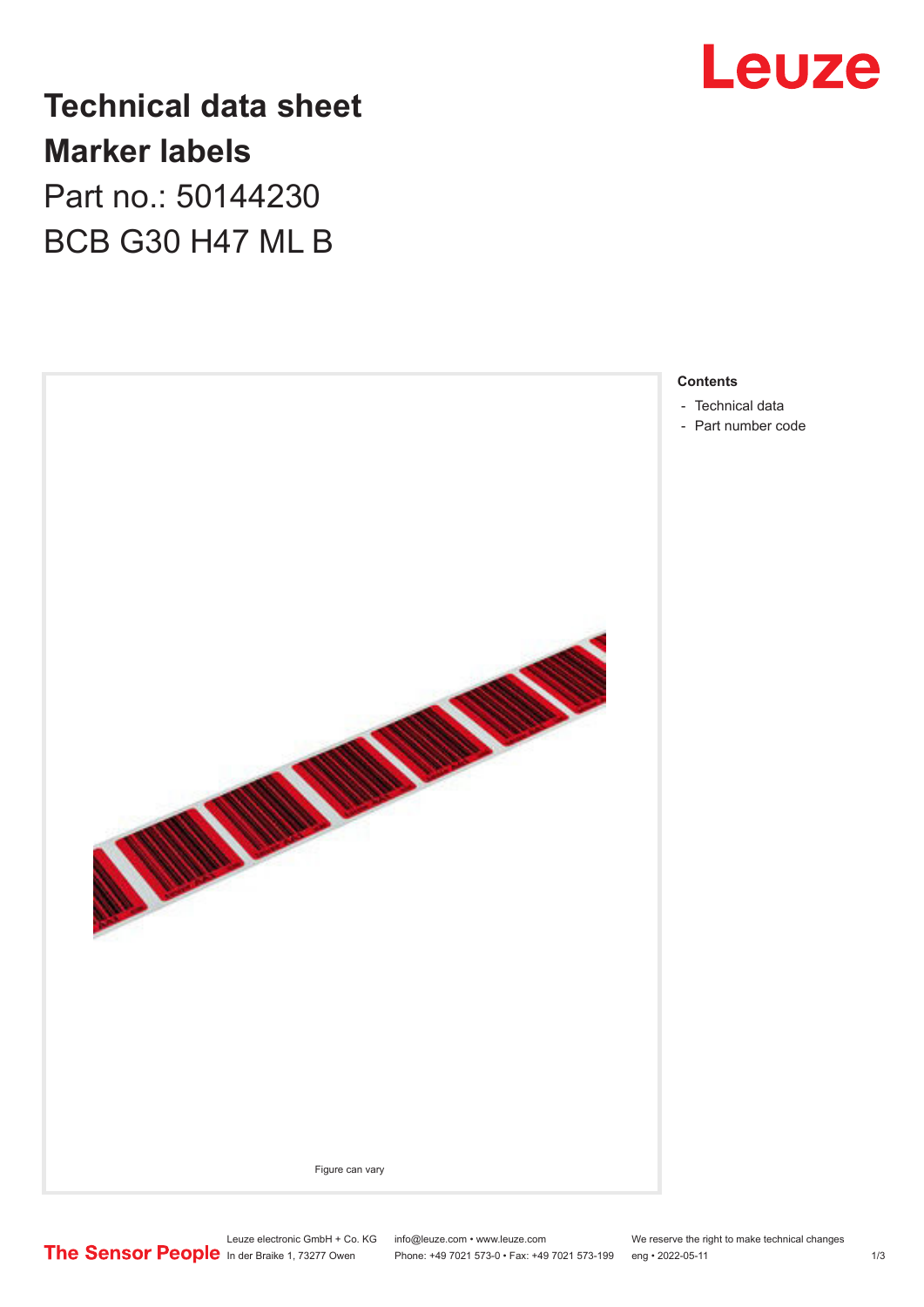# <span id="page-1-0"></span>**Technical data**

# Leuze

### **Mechanical data**

| Dimension (H x L)                       | 47 mm x 30 mm             |
|-----------------------------------------|---------------------------|
| <b>Grid dimension</b>                   | 30 mm                     |
| Encoding                                | BB1                       |
| <b>Mechanical properties</b>            | Moisture resistant        |
|                                         | Partly chemical resistant |
|                                         | Scratch resistant         |
|                                         | UV resistant              |
|                                         | Wipe resistant            |
| <b>Adhesive</b>                         | Acrylate adhesive         |
| <b>Strength of adhesive</b>             | $0.1$ mm                  |
| <b>Manufacturing process</b>            | Filmsetting               |
| Chemical resistance (at 23 °C over 24   | Diesel oil                |
| h)                                      | Heptane                   |
|                                         | Transformer oil           |
|                                         | White spirit              |
| Curing                                  | 72 h                      |
|                                         |                           |
| <b>Environmental data</b>               |                           |
| Ambient temperature, operation          | $-40$ 120 °C              |
| <b>Processing temperature</b>           | 045 °C                    |
| Recommended processing tempera-<br>ture | 1025 °C                   |

Salt spray fog (150 h/5 %)

UV light

Free of grease Smooth

Dry

|  | <b>Classification</b> |  |
|--|-----------------------|--|
|  |                       |  |
|  |                       |  |

| <b>Customs tariff number</b> | 48211010 |
|------------------------------|----------|
| <b>ECLASS 5.1.4</b>          | 27280190 |
| <b>ECLASS 8.0</b>            | 27280190 |
| <b>ECLASS 9.0</b>            | 27280192 |
| ECLASS 10.0                  | 27280192 |
| <b>ECLASS 11.0</b>           | 27280192 |
| <b>ECLASS 12.0</b>           | 27280192 |
| <b>ETIM 5.0</b>              | EC002498 |
| <b>ETIM 6.0</b>              | EC003015 |
| <b>ETIM 7.0</b>              | EC003015 |

# **Part number code**

#### **BCB Bar code tape** Part designation: **BCB AAA BBB CCCC DDDD E**

**Resistance** Humidity

**Temperature resistance**  $-40$  ... 120 °C **Property of base** Clean

| DUD         | <b>Dar code tape</b>                                                                                                                                                                                                                                                                                              |
|-------------|-------------------------------------------------------------------------------------------------------------------------------------------------------------------------------------------------------------------------------------------------------------------------------------------------------------------|
| <b>BCB</b>  | <b>Series</b><br>BCB: Bar code tape                                                                                                                                                                                                                                                                               |
| <b>AAA</b>  | Grid / grid dimension<br>G30: 30 mm<br>G40: 40 mm                                                                                                                                                                                                                                                                 |
| <b>BBB</b>  | Tape height / special height<br>H25: height 25 mm<br>H47: height 47 mm<br>SH1: special height, individually between 20 - 32 mm<br>SH2: special height, individually between 33 - 47 mm<br>SH3: special height, individually between 48 - 70 mm<br>SH4: special height, individually between 71 - 140 mm           |
| <b>CCCC</b> | Tape length / special length<br>Lxxx: tape length in mm<br>SL: Special length                                                                                                                                                                                                                                     |
| <b>DDDD</b> | <b>Options</b><br>TWIN: two identical printed tapes<br>MVS: Measurement Value Switch (color red)<br>MV0: Measurement Value Zero (color yellow)<br>ML: Marker label<br>RW: Reverse Winding (changed winding direction, the smallest position value is inside on the wrapping core)<br>RK: Repair Kit (repair tape) |